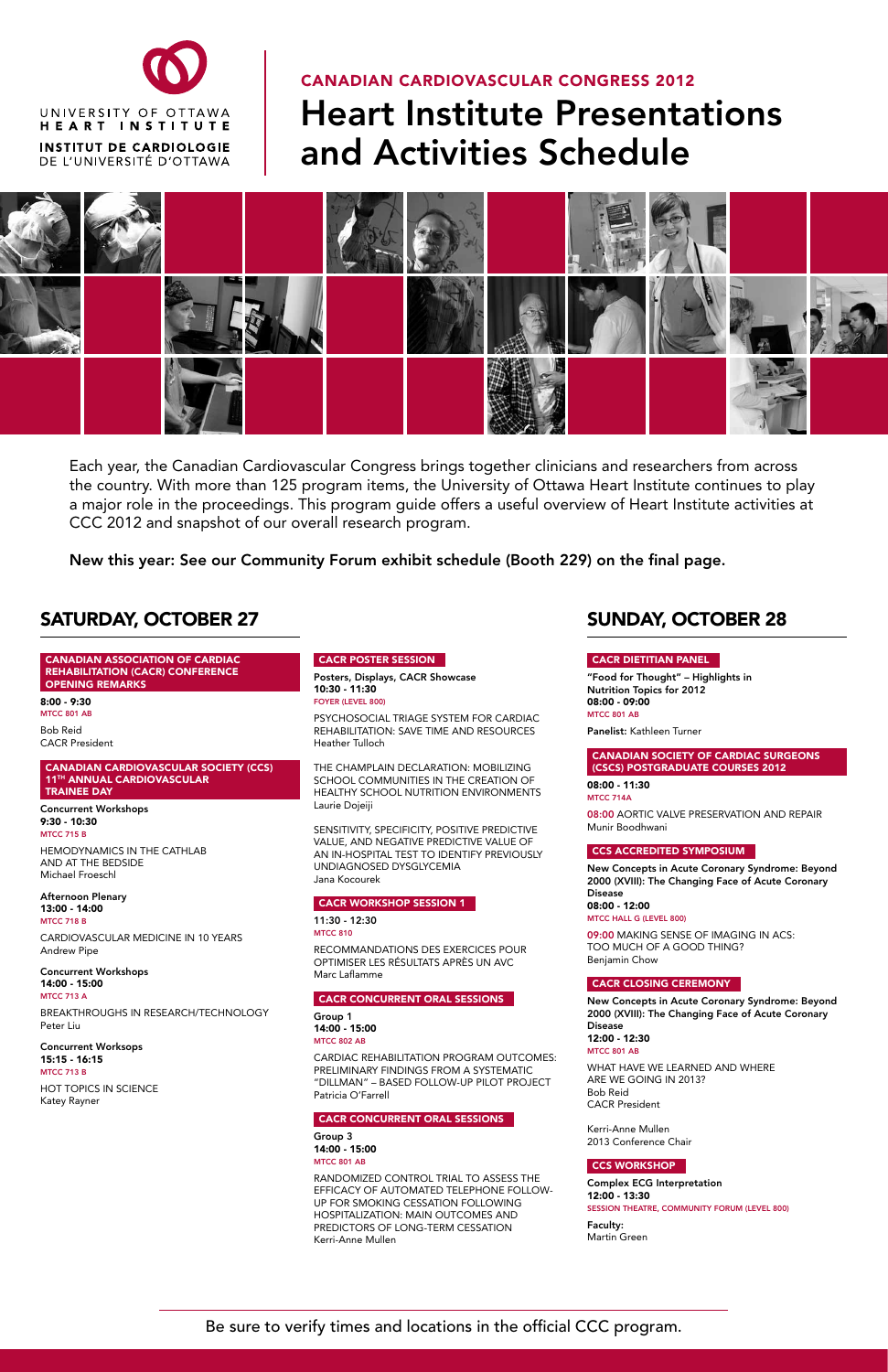

## **CCS WORKSHOP**

My Worst Arrhythmia Nightmare 12:00 - 13:30 **MTCC 714 B** 

> CANADIAN CARDIOVASCULAR CONGRESS 2012 Heart Institute Presentations and Activities Schedule

Faculty:

Pablo Nery

#### CCS ORAL SESSION

ACS and AMI I 12:00 - 13:30 MTCC 711

Faculty: Michel Le May

#### CCS ORAL SESSION

Imaging in Non-Ischemic Disease 12:00 - 13:30 MTCC 715 A

12:00 INTEGRIN IMAGING OF HYPERTROPHIC CARDIOMYOPATHY IDENTIFIES DIFFUSE CARDIAC FIBROSIS: DIRECT COMPARISON WITH CARDIOVASCULAR MAGNETIC RESONANCE IMAGING THE SCAR STUDY MS Cocker, G Dwivedi, B Marvin, M Poirier, C Dennie,

G Wells, K Chan, R Roberts, A Dick, K Ascah, TD Ruddy

12:30 THE ASSOCIATION BETWEEN PATTERNS OF MYOCARDIAL INVOLVEMENT AND CLINICAL PRESENTATION IN PATIENTS WITH CARDIAC SARCOIDOSIS AS ASSESSED BY FDG-PET BA McArdle, D Birnie, RA DeKemp, RS Beanlands, E Leung, P Nery

## CSCS POSTER SESSION

Surgery Sunday Posters I  $12:00 - 17:00$ Community Forum (Level 800)

ADVERSE EVENTS IN A CARDIAC SURGICAL INTENSIVE CARE UNIT (JA Robblee, SJ Dickie, T Mesana, M Bourke)

RISK STRATIFICATION IN THORACIC AORTIC DISEASE: DOES AORTIC SIZE CORRESPOND TO MEDIAL DEGENERATION? S Chaudry, E Elmistekawy, JP Veinot, TG Mesana, M Ruel, RG Masters, M Boodhwani

#### CSCS POSTER SESSION

Atrial Fibrillation 12:00 - 17:00 Community Forum (Level 800)

ACTIVE VERSUS PASSIVE FIXATION ATRIAL LEADS: INCIDENCE OF ATRIAL TACHYARRHYTHMIAS AMONG PATIENTS OF THE ASYMPTOMATIC ATRIAL FIBRILLATION AND STROKE EVALUATION IN PACEMAKER PATIENTS AND THE ATRIAL FIBRILLATION REDUCTION ATRIAL PACING TRIAL (ASSERT) E Kadmon, M Shurrab, JS Healey, SJ Connolly, SH Hohnloser, M Gold, I Van Gelder, A Capucci, C Lau, C Israel, C Morillo, R Parkash, F Ayala Paredes, R Sandhu, D Birnie, T Zeidan Shwiri, D Kagal, E Crystal

#### CSCS POSTER SESSION

Preclinical and Clinical Studies in Hypertension 12:00 - 17:00

#### Community Forum (Level 800)

ASSOCIATION OF SMOKING AND HYPERTENSION IN TWO HUNGARIAN POPULATIONS E Helis, B Sonkodi, S Sonkodi, K Boda, G Abrahám, P Légrady, P Turton, G Fodor

#### CANADIAN SOCIETY OF ATHEROSCLEROSIS, THROMBOSIS AND VASCULAR BIOLOGY (CSATVB)

#### ASO Sunday Poster 1 12:00 - 17:00 Community Forum (Level 800)

17:45 EVALUATION OF AN ENHANCED (SIALYL LEWISX) COLLAGEN MATRIX FOR NEOVASCULARIZATION AND CARDIOMYOGENESIS IN A MOUSE MODEL OF MYOCARDIAL INFARCTION T Sofrenovic, N Blackburn, A Ahmadi, D Kuraitis, K McEwan, M Ruel, EJ Suuronen

NATURAL HISTORY AND MANAGEMENT OF AORTOCORONARY SAPHENOUS VEIN GRAFT ANEURYSMS: A SYSTEMATIC REVIEW OF PUBLISHED CASES FD Ramirez, B Hibbert, T Simard, A Pourdjabbar, KR Wilson, R Hibbert, M Kazmi, S Hawken, M Ruel, M Labinaz, ER O'Brien

#### CSATVB POSTER SESSION

ASO Sunday Poster II 12:00 - 17:00 Community Forum (Level 800)

CO-CULTURE OF ENDOTHELIAL PROGENITOR CELLS AND MONOCYTES FOR SEEDING THE SURFACE OF A DEGRADABLE POLYURETHANE VASCULAR GRAFT MATERIAL ES Mathieu, J McBane, K Battiston, JP Santerre,

RS Labow, EJ Suuronen

## CSCS POSTER SESSION

Surgery Highlighted Posters 12:30 - 13:30 Highlighted Poster Theatre, Community Forum (Level 800)

Co-Chair: B-Khanh Lam

13:05 DABIGATRAN USE ASSOCIATED WITH LIFE THREATENING MECHANICAL VALVE THROMBOSIS: A REPORT OF 2 CASES J Price, E Elmistekawy, M Hynes, M Labina, M Ruel, M Boodhwani

#### FEATURED RESEARCH

13:19 THE IMPACT OF HEMODYNAMIC PARAMETERS AND TARGET-VESSEL CHARACTERISTICS ON HYPERPLASIA OF SAPHENOUS VEIN GRAFTS AT 1 YEAR: ANALYSIS FROM THE CASCADE RANDOMIZED TRIAL D Une, A Kulik, P Voisine, M Le May, M Ruel

## CCS ORAL SESSION

Trainee Research Award - Basic Science 12:30 - 14:00 MTCC 703

Judge: Patrick Burgon

12:54 HUMAN BLOOD AND CARDIAC STEM CELLS SYNERGIZE TO ENHANCE CARDIAC REPAIR WHEN CO-TRANSPLANTED INTO ISCHEMIC MYOCARDIUM N Latham, B Ye, B Lam, D Kuraitis, M Ruel, EJ Suuronen, DJ Stewart, DR Davis

13:18 SUCCESSFUL DERIVATION OF FUNCTIONAL CIRCULATING ANGIOGENIC CELLS FROM CRYOPRESERVED PERIPHERAL BLOOD MONONUCLEAR CELLS D Kuraitis, T Sofrenovic, K McEwan, J Marier, EJ Suuronen

## CCS ORAL SESSION

Atherosclerosis and Ischemic Heart Disease 12:30 - 14:00 MTCC 704

TRAINEE RESEARCH AWARD FINALIST – CLINICAL SCIENCE

#### FEATURED RESEARCH

13:42 IMMUNOHISTOCHEMICAL VALIDATION OF [18F]- FLUORODEOXYGLUCOSE AS A NOVEL BIOMARKER OF INFLAMED VULNERABLE CAROTID PLAQUE: A SUBSTUDY OF THE CANADIAN ATHEROSCLEROSIS IMAGING NETWORK (CAIN) MS Cocker, B Mc Ardle, R DeKemp, C Lum, G Youssef, R Hammond, Y Yerofeyeva, T Karavardanyan, A Adeeko,

A Hill, G Stotts, JM Renaud, J Brennan, M Alturkustani, L Hammond, J DaSilva, J Tardif, J Spence, R Beanlands

## CSCS ORAL SESSION

Basic Science in Cardiac Surgery 16:30 - 18:00 MTCC 703

17:15 EVALUATION OF A NEW, CLINICALLY RELEVANT BIOPOLYMER MATRIX FOR VASCULOGENESIS AND MYOGENESIS IN THE SETTING OF ACUTE MYOCARDIAL INFARCTION R Tiwari-Pandey, H Toeg, R Seymour, S Crowe, B Vulesevic, EJ Suuronen, M Ruel

#### CARDIOVASCULAR SOCIETY AWARDS RECEPTION

18:30 – 19:30 Fairmont Royal York (Ballroom)

Canadian Cardiovascular Society Annual Achievement Award Lyall Higginson

Canadian Cardiovascular Society Research Achievement Award Robert Roberts

## monday, october 29

## CCS ACCREDITED SYMPOSIUM

Cath Lab Direct 2 07:00 - 09:00 MTCC 718 A

Panelist: Michel Le May

## STATE-OF-THE-ART AND CCS RESEARCH ACHIEVEMENT AWARD

09:00 - 10:30 MTCC 718 B

Introductory Remarks Peter Liu

2012 Research Achievement Award Recipient Robert Roberts

#### CCS ORAL SESSION

Mechanical Circulatory Support and Cardiac Transplantation 09:00 - 10:30 MTCC 715 A Co-Chair:

Haissam Haddad

#### CCS ORAL SESSION

Imaging in Experimental Interventions 09:00 - 10:30 MTCC 714 B

09:00 DECREASED ß-ADRENOCEPTOR BINDING IN HIGH-FAT DIET LOW-DOSE STREPTOZOTOCIN RATS IS NORMALIZED WITH SIMILAR EFFICACY BY 2 OR 7 WEEKS OF INSULIN-INDUCED EUGLYCEMIA JM Haley, JT Thackeray, SL Thorn, M Kolajova, RS Beanlands, JN DaSilva

## FEATURED RESEARCH

09:30 DOES SHORT TERM CONTINUOUS POSITIVE AIRWAY PRESSURE ALTER MYOCARDIAL ENERGETICS AND PRE-SYNAPTIC SYMPATHETIC NERVE FUNCTION IN PATIENTS WITH HEART FAILURE AND OBSTRUCTIVE SLEEP APNEA? A RANDOMIZED STUDY AB Hall, MC Ziadi, J Leech, S Chen, I Burwash, J Renaud, R deKemp, H Haddad, L Mielniczuk, K Yoshinaga, J DaSilva, O Walter, A Guo, L Chen, L Garrard, J Floras, R Beanlands

## Heart Institute Booth

16:00 - 16:30 Community forum, booth 229

Lorraine Montoya (TAVI, MitraClip) Bonnie Bowes (Cardiac nursing training)

## Heart Institute Booth

12:30 - 14:00 Community forum, booth 229

Dr. Marc Ruel (Minimally invasive surgery, TAVI, Heart Transplant)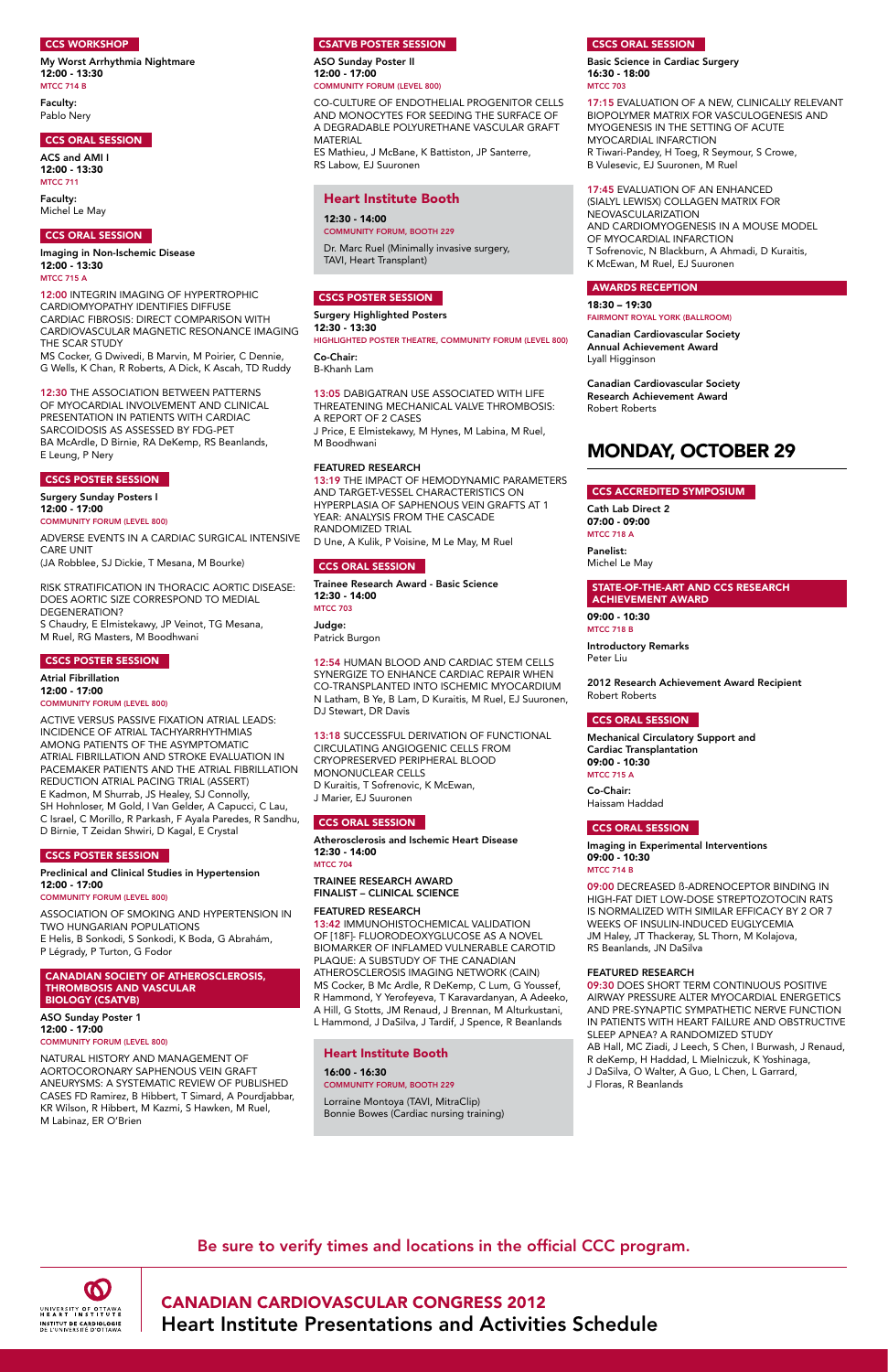

CANADIAN CARDIOVASCULAR CONGRESS 2012 Heart Institute Presentations and Activities Schedule

#### CCS ORAL SESSION

CABG 09:00 - 10:30 MTCC 707

#### FEATURED RESEARCH

09:30 MID-TERM RESULTS OF 800 MINIMALLY INVASIVE CORONARY BYPASS OPERATIONS M Ruel, M Shariff, H Lapierre, B Sohmer, JT McGinn

#### CANADIAN COUNCIL OF CARDIOVASCULAR NURSES (CCCN) CONCURRENT SESSIONS 1

Workshop 1 09:30 - 10:30 TCC 802 AB

DEMYSTIFYING THE ELECTROPHYSIOLOGY LABORATORY: AN INTRODUCTION TO INTERVENTIONAL CARDIAC ELECTROPHYSIOLOGY FOR CARDIAC NURSES Tracie McVey, Sylvia Barabas, Lesley Hiel

#### CANADIAN PEDIATRIC CARDIOLOGY ASSOCIATION (CPCA) POSTER SESSION

Basic Sciences – Cardiac Catheterism in Pediatric Cardiology and Adult Congenital Heart Disease 09:30 - 16:30

#### Community Forum (Level 800)

PERINATAL HEART DEVELOPMENT: IDENTIFICATION AND CHARACTERIZATION OF A TRANSITIONAL PROGRAM THAT CONTROLS CELL CYCLE ARREST AND TERMINAL DIFFERENTIATION OF THE HEART L Kouri, PG Burgon

## CCS POSTER SESSION

CAD ACS & AMI Monday Posters I 09:30 - 16:30

Community Forum (Level 800)

ENVIRONMENTAL SCAN OF CONTEMPORARY STEMI CARE IN ONTARIO DM Purdham, M Brezinov, MK Natarajan, WJ Cantor,

S Cheskes, MR Le May, M Welsford, KJ Kingsbury MECHANISMS OF TRANSLATIONAL DEREPRESSION

DURING ISCHEMIA T Ho, NL Yap, R Roberts, AF Stewart

## CCS POSTER SESSION

CAD ACS & AMI Monday Posters II 09:30 - 16:30 Community Forum (Level 800)

PLASMA PCSK9 LEVELS DO NOT PREDICT ANGIOGRAPHIC CORONARY ARTERY DISEASE BUT ASSOCIATE WITH THE RISK OF MYOCARDIAL INFARCTION IN WOMEN INDEPENDENT OF LDL CHOLESTEROL NA Almontashiri, M Fan, H Chen, GA Wells, R Roberts, AF Stewart

#### IMPROVING ACCESS TO CARDIOLOGY **CONSULTATION**

BIVALIRUDIN FOR PRIMARY PERCUTANEOUS CORONARY INTERVENTIONS: OUTCOME ASSESSMENT IN THE OTTAWA STEMI REGISTRY B Hibbert, A MacDougall, M Blondeau, E O'Brien, D So, M Labinaz, A Dick, C Glover, M Froeschl, J Marquis, G Wells, M Le May

STEPS IN DEVELOPING A REGIONALIZED MULTIDISCIPLINARY CODE ROSC PROGRAM FOR COMATOSE SURVIVORS OF OUT-OF-HOSPITAL CARDIAC ARREST

M Le May, C Osborne, J Maloney, P Pageau, C Poulin, M Blondeau, M Nelson, N Tee, M Turek, J Hooper, D Neilipovitz, H Sherrard

## CCS POSTER SESSION

CAD Interventional Monday Posters 09:30 - 16:30 Community Forum (Level 800)

Clinical Cases in Surgery 11:00 - 12:30 **MTCC 714 B** 

INFLUENCE OF GENETIC POLYMORPHISMS IN COMBINATION WITH CLINICAL VARIABLES ON HIGH ON-CLOPIDOGREL PLATELET REACTIVITY IN PATIENTS UNDERGOING PERCUTANEOUS CORONARY INTERVENTION

NK Garg, JD Roberts, GA Wells, M Labinaz, MR Le May, C Glover, M Froeschl, A Dick, JF Marquis, M Gollob, R McPherson, DY So

A NECROTIC MECHANISM IS REQUIRED TO MAXIMIZE MATRIX-AUGMENTED REGENERATION D Kuraitis, A Musarò, EJ Suuronen COLLAGEN MATRICES ENHANCE CD34+ CIRCULATING ANGIOGENIC CELL FUNCTION THROUGH THE INTEGRIN RECEPTORS B McNeill, M Ruel, EJ Suuronen

## CCS POSTER SESSION

Risk Stratification and Management in CAD and Stroke 09:30 - 16:30 Community Forum (Level 800)

PREDICTIVE VALUE OF CARDIAC COMPUTED TOMOGRAPHY AND THE IMPACT OF RENAL FUNCTION ON ALL CAUSE MORTALITY IN CONFIRM: CORONARY COMPUTED TOMOGRAPHY ANGIOGRAPHY EVALUATION FOR CLINICAL OUTCOMES: AN INTERNATIONAL MULTICENTER REGISTRY

G Dwivedi, M Cocker, Y Yam, S Achenbach, M Al-Mallah, DS Berman, MJ Budoff, F Cademartiri, TQ Callister, H Chang, V Cheng, KM Chinnaiyan, A Delago, AM Dunning, M Hadamitzky, J Hausleiter, PA Kaufmann, TM LaBounty, F Lin, E Maffei, GL Raff, LJ Shaw, TC Villines, JK Min, BJ Chow

RA Davies, L Clark, GA Wells, H Sherrard, L Higginson, L Jarvis, T Ruddy, R Beanlands

## CCS POSTER SESSION

Surgery Monday Posters II 09:30 - 16:30 Community Forum (Level 800)

KRYPTONITE, A NOVEL BONE CEMENT FOR PRIMARY STERNAL CLOSURE: MECHANISTIC STUDY USING COMPUTERIZED TOMOGRAPHY S Mastrobuoni, C Dennie, F Rubens, H Lapierre, T Mesana, M Ruel

5 YEAR FOLLOW-UP OF CARDIAC SURGICAL PATIENTS WHO REQUIRED READMISSION TO THE CRITICAL CARE UNIT V Beck, J Robblee

NATURAL HISTORY OF PULMONARY HYPERTENSION REGRESSION IN PATIENTS FOLLOWING MITRAL VALVE REPAIR OF REGURGITATION DUE TO DEGENERATIVE DISEASE V Chan, M Ruel, T Mesana

## ASO/CSATVB HIGHLIGHTED POSTERS

10:30 - 11:30

Highlighted Poster Theatre, Community Forum (Level 800)

11:12 FUNCTIONAL RELATIONSHIP OF THE COL4A1/COL4A2 LOCUS ON CHROMOSOME 13q34 TO CORONARY ARTERY DISEASE (CAD) A Turner, P Lau, S Soubeyrand, O Jarinova, R McPherson

#### CCS WORKSHOP

Evaluation of Valve Function After Surgical or Transcatheter Valve Procedures 11:00 - 12:30 MTCC 716 B

Faculty: Kwan Chan

## CCS Clinical Cases

Co-Chairs: B-Khanh Lam

11:00 TURNER'S AORTOPATHY T Malas, S Nagpal, C Hudson, M Boodhwani

#### CCS ORAL SESSION

Cardiac Resynchronization Therapy 11:00 - 12:30

**MTCC 715 A** 

## TRAINEE RESEARCH AWARD FINALIST – CLINICAL SCIENCE

FEATURED RESEARCH 12:00 FRAGMENTED QRS COMPLEXES IN PATIENTS WITH HEART FAILURE KD Sidhu, E Yetisir, M Luce, P Theoret-Patrick, GA Wells, A Tang

## CCCN CONCURRENT SESSIONS 2

11:00 - 12:30 MTCC 810

11:25 - 11:45 IMPLEMENTATION OF AN INTEGRATED DIABETES MANAGEMENT PROGRAM IN AN ACUTE CARDIAC CARE INSTITUTION Bonnie Quinlan, Kim Twyman, Heather Sherrard

11:50 - 12:10 IMPLEMENTATION OF AN INTEGRATED DIABETES MANAGEMENT PROGRAM WITHIN A CARDIAC CARE INSTITUTION: PRE AND POST PROGRAM IMPLEMENTATION RESULTS Bonnie Quinlan, Kim Twyman, Heather Sherrard, Natalie Parast

## CCS ACCREDITED SYMPOSIUM

New Opportunities to Optimize Patients with Acute Heart Failure 12:30 - 14:00 Session Theatre, Community Forum (Level 800)

13:00 A Rational Approach to the Diagnosis and Management of Hyponatremia Peter Liu

## CCS SYMPOSIUM

Symposium on the Evolution of Cardiovascular Care in Canada – Cutting Edge for 2012 14:00 - 15:30 MTCC 718B

Segment Elevation Myocardial Infarction Michel Le May

#### CANADIAN SOCIETY OF ECHOCARDIOGRAPHY SPOTLIGHT

3D Echocardiography 14:00 - 15:30 MTCC 716 A

Co-Chair: Kwan-Leung Chan

Faculty: Kwan-Leung Chan Ian Burwash

#### CANADIAN HEART RHYTHM SOCIETY WORKSHOP

ARVC, Brugada, Hypertrophic CMP, Neuromuscular Disorders: Who Should We Implant? 14:00 - 15:30

MTCC 715 A

Faculty: Michael Gollob

## Heart Institute Booth

10:30 - 11:00 Community forum, booth 229 Kathleen Turner (Nutrition)

## Heart Institute Booth

12:30 - 14:00 Community forum, booth 229 Jennifer Harris (Heart Wise Exercise)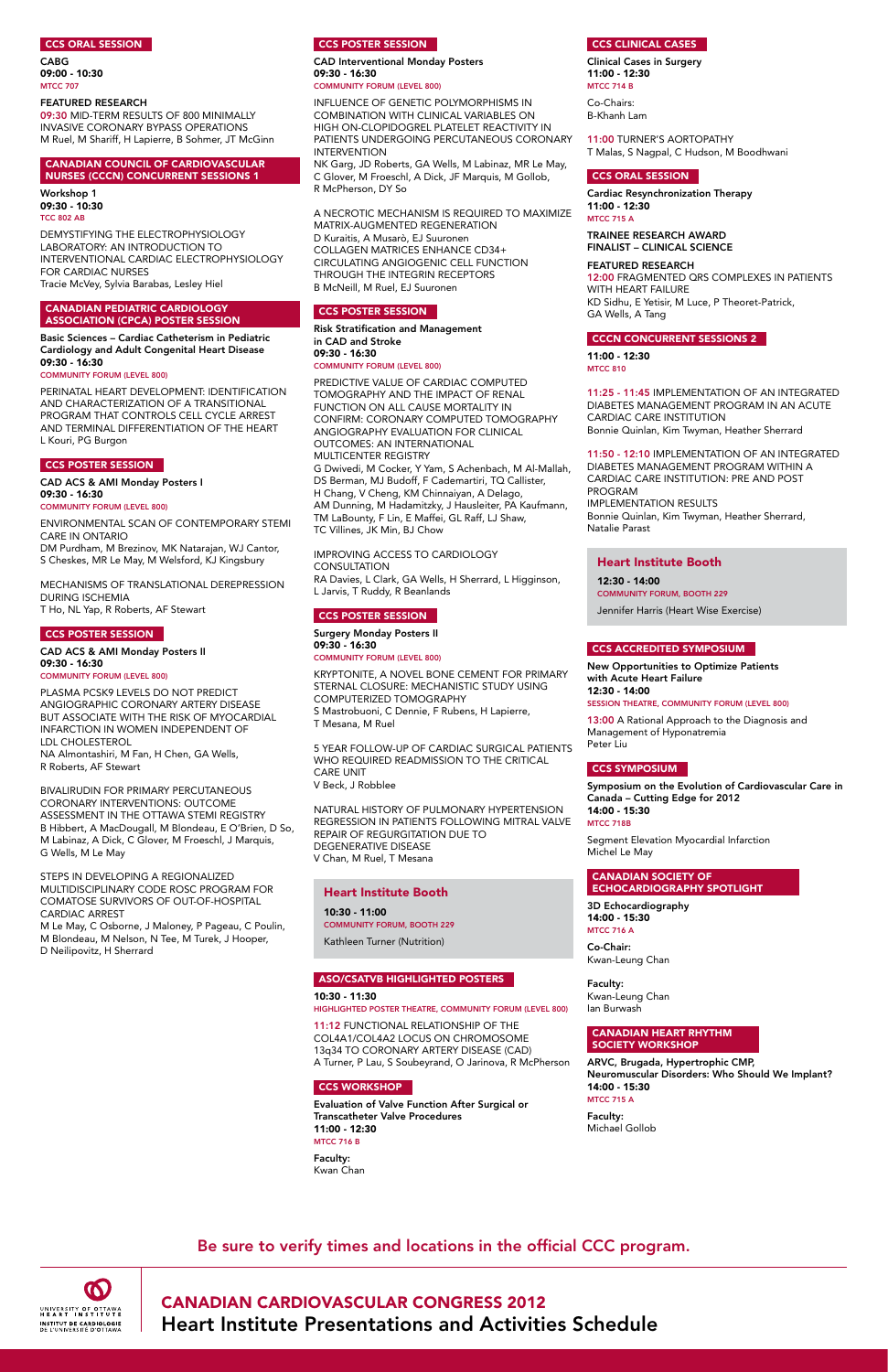

2012 CCS Dyslipidemia Guidelines 14:00 - 15:30 **MTCC 716 B** 

> CANADIAN CARDIOVASCULAR CONGRESS 2012 Heart Institute Presentations and Activities Schedule

## CCS WORKSHOP

## Faculty: Ruth McPherson

## CSCS ORAL SESSION

ICU – Devices – Education 14:00 - 15:30 MTCC 707

#### FEATURED RESEARCH

15:00 CLINICAL IMPACT OF NEUROCOGNITIVE DEFICITS FOLLOWING CARDIAC SURGERY HD Toeg, H Nathan, F Rubens, D Wozny, M Boodhwani

## CCS ORAL SESSION

ACS and AMI II 14:00 - 15:30 MTCC 714 B

14:15 COMPARISON OF SURVIVAL AND NEUROLOGIC RECOVERY FOLLOWING INITIATION OF THERAPEUTIC HYPOTHERMIA IN PATIENTS WITH STEMI AND PATIENTS WITHOUT STEMI

I Abdirahman, C Osborne, M Le May, M Blondeau, G Wells, C Glover, D So, M Froeschl, J Marquis, A Dick, M Labinaz

14:30 MARKEDLY REDUCED PLATELET INHIBITION WITH CLOPIDOGREL GIVEN TO PATIENTS UNDERGOING THERAPEUTIC HYPOTHERMIA POST CARDIAC ARREST

R Moudgil, H Al-Turbak, M Le May, G Wells, D So, A Dick, M Froeschl, C Glover, J Marquis, M Labinaz Cardiac Surgery 16:00 - 17:00 MTCC 801 AB

## CCS ORAL SESSION

Heart Failure: The Cardiorenal Syndrome 14:00 - 15:30 MTCC 709

Co-Chairs: Lisa Mielniczuk

## CCCN CONCURRENT SESSIONS 3

TAVI 14:00 - 15:30 MTCC 802 AB

14:00 - 14:20 RESULTS OF A PILOT INTERVENTION DESIGNED TO OPTIMIZE PATIENT STATUS PRIOR TO TRANSCATHETER AORTIC VALVE IMPLANTATION Lorraine Montoya

## CCCN CONCURRENT SESSIONS 3

Health Services 14:00 - 15:30 MTCC 810

14:50 - 15:10 AORTOPATHY: DEVELOPING A THORACIC-AORTA CLINIC Kathryn McLean

## CCCN CONCURRENT SESSIONS 3

Oral Poster 14:00 - 15:30 MTCC 803 B

15:15 - 15:30 IT'S ABOUT PARTNERSHIP NOT OWNERSHIP: NURSES COLLABORATING TO IMPROVE HEART FAILURE PATIENT TEACHING Bonnie Bowes, Jessica Gilbert, Lorraine Montoya, Chris Ferguson

Heart Failure/Transplant 16:00 - 17:00 MTCC 802 AB

Atherosclerosis and Ischemic Heart Disease 16:30 - 18:00 **MTCC 714 A** 

16:00 - 16:20 WHY DO THEY KEEP COMING BACK? THE CHALLENGES OF HEART FAILURE READMISSION Stephanie Seaver, Lynne Phillips, Christine Struthers, Bonnie Bowes

16:00 - 16:20 LATE PRESENTATION STERNAL WOUND INFECTIONS Anne Stolarik, Linda Harper

## CCCN CONCURRENT SESSIONS 4

Patient Safety 16:00 - 17:00 MTCC 803 A

16:25 - 16:45 HEART OF THE MATTER: PROMOTING PATIENT SAFETY Mildred Leung, Tuan Nguyen, Tanya Lachapelle, Miriam Haldorsen, Carolyn Cooper, Bonnie Bowes

## CCS HIGHLIGHTED POSTER SESSION

Mechanisms and Management of CAD 16:00 - 17:00

#### Highlighted Poster Theatre, Community Forum (Level 800)

Vasoreactivity and Hypertension 08:30 - 10:30 **MTCC 713 B** 

16:28 QUANTITATIVE SCAR IMAGING USING MULTISLICE COMPUTED TOMOGRAPHY VERSUS METABOLIC IMAGING BY F-18 FDG POSITRON EMISSION TOMOGRAPHY: A PROOF OF CONCEPT STUDY G Dwivedi, H Al-Shehri, RA DeKemp, I Ali, A Scullion, TD Ruddy, RS Beanlands, BJ Chow

## CSCS ORAL SESSION

Mitral Valve Repair 16:00 - 17:30 MTCC 707

## FEATURED RESEARCH

16:15 FUNCTIONAL MITRAL VALVE STENOSIS FOLLOWING MITRAL VALVE REPAIR FOR DEGENERATIVE MITRAL VALVE REGURGITATION: A SYSTEMATIC CLINICAL ASSESSMENT BK Lam, K Chan, K Chen, V Chan, T Mesana

16:30 MITRAL REGURGITATION LESION TYPE IMPACTS OUTCOMES FOLLOWING MITRAL VALVE REPAIR IN PATIENTS WITH NON-ISCHEMIC CARDIOMYOPATHY AND SEVERE LEFT VENTRICLE DYSFUNCTION V Chan, M Ruel, S Chaudry, D Nicholson, T Mesana

16:45 FUNCTIONAL SIGNIFICANCE OF RECURRENT MITRAL REGURGITATION AFTER MITRAL VALVE REPAIR FOR ISCHEMIC MITRAL REGURGITATION A Petrosyan, V Chan, T Mesana, M Ruel

## CCS ORAL SESSION

Therapeutic Mechanisms in Myocardial Ischemia 16:00 - 17:30 MTCC 715 B

Co-Chair: Joanne McBane

## CCS ORAL SESSION

Heritable Arrhythmias and Sudden Death 16:00 - 17:30 MTCC 709

17:15 Clinical Connection Speaker Michael Gollob

## CCS ORAL SESSION

Echocardiography 16:00 - 17:30 MTCC 716 A

Co-Chair: Ian Burwash

## CSCS ORAL SESSION

#### TRAINEE RESEARCH AWARD FINALIST – CLINICAL SCIENCE

#### FEATURED RESEARCH

16:30 IMMUNOHISTOCHEMICAL VALIDATION OF [18F]- FLUORODEOXYGLUCOSE AS A NOVEL BIOMARKER OF INFLAMED VULNERABLE CAROTID PLAQUE: A SUBSTUDY OF THE CANADIAN ATHEROSCLEROSIS IMAGING NETWORK (CAIN) MS Cocker, B Mc Ardle, R DeKemp, C Lum, G Youssef, R Hammond, Y Yerofeyeva, T Karavardanyan, A Adeeko, A Hill, G Stotts, JM Renaud, J Brennan, M Alturkustani, L Hammond, J DaSilva, J Tardif, J Spence, R Beanlands

17:15 DOES RUBIDIUM-82 PET HAVE SUPERIOR DIAGNOSTIC ACCURACY COMPARED TO AN OPTIMIZED SPECT SYSTEM? A SYSTEMATIC REVIEW AND METAANALYSIS BA Mc Ardle, TF Dowsley, RA DeKemp, GA Wells, R Beanlands

17:30 DOWNSTREAM UTILIZATION OF CARDIAC INVESTIGATIONS IN CORONARY ARTERY BYPASS PATIENTS: A COMPARISON OF ANATOMICAL VERSUS FUNCTIONAL INDEX IMAGING WITH CT CORONARY ANGIOGRAPHY OR CARDIAC SPECT GR Small, M Edwards, M Alam, RS Beanlands, TD Ruddy, BJ Chow

## CCCN POSTER PRESENTATIONS

12:30 - 14:00 Community Forum (Level 800)

OPERATING ON LEAN THINKING: IMPROVING THE SURGICAL DISCHARGE PROCESS Julie Sawyer, Tammy Lafrenière

PERCUTANEOUS MITRACLIP THERAPY Barbara Robert, Rita Wayne

## tuesday, october 30

## CSATVB ORAL SESSION

CSATVB Scientific Award of Excellence Lecture: Genetics and Genomics of Coronary Artery Disease Ruth McPherson

## CCS ORAL SESSION

CAD Interventional II 09:00 - 10:30 MTCC 714 A

TRAINEE RESEARCH AWARD FINALIST – BASIC SCIENCE

## FEATURED RESEARCH

10:15 SUCCESSFUL DERIVATION OF FUNCTIONAL CIRCULATING ANGIOGENIC CELLS FROM CRYOPRESERVED PERIPHERAL BLOOD MONONUCLEAR CELLS D Kuraitis, T Sofrenovic, K McEwan, J Marier, EJ Suuronen

## CCS ORAL SESSION

Heart Failure: Basic Science II 09:00 - 10:30 MTCC 713 A

TRAINEE RESEARCH AWARD

#### FINALIST – BASIC SCIENCE

#### FEATURED RESEARCH

09:45 HUMAN BLOOD AND CARDIAC STEM CELLS SYNERGIZE TO ENHANCE CARDIAC REPAIR WHEN COTRANSPLANTED INTO ISCHEMIC MYOCARDIUM N Latham, B Ye, B Lam, D Kuraitis, M Ruel, EJ Suuronen, DJ Stewart, DR Davis

## Heart Institute Booth

15:30 - 16:00 Community forum, booth 229

## **CCCN CONCURRENT SESSIONS 4**

Dr. Derek So (RAPID GENE, interventional cardiology)

## **CCCN CONCURRENT SESSIONS 4**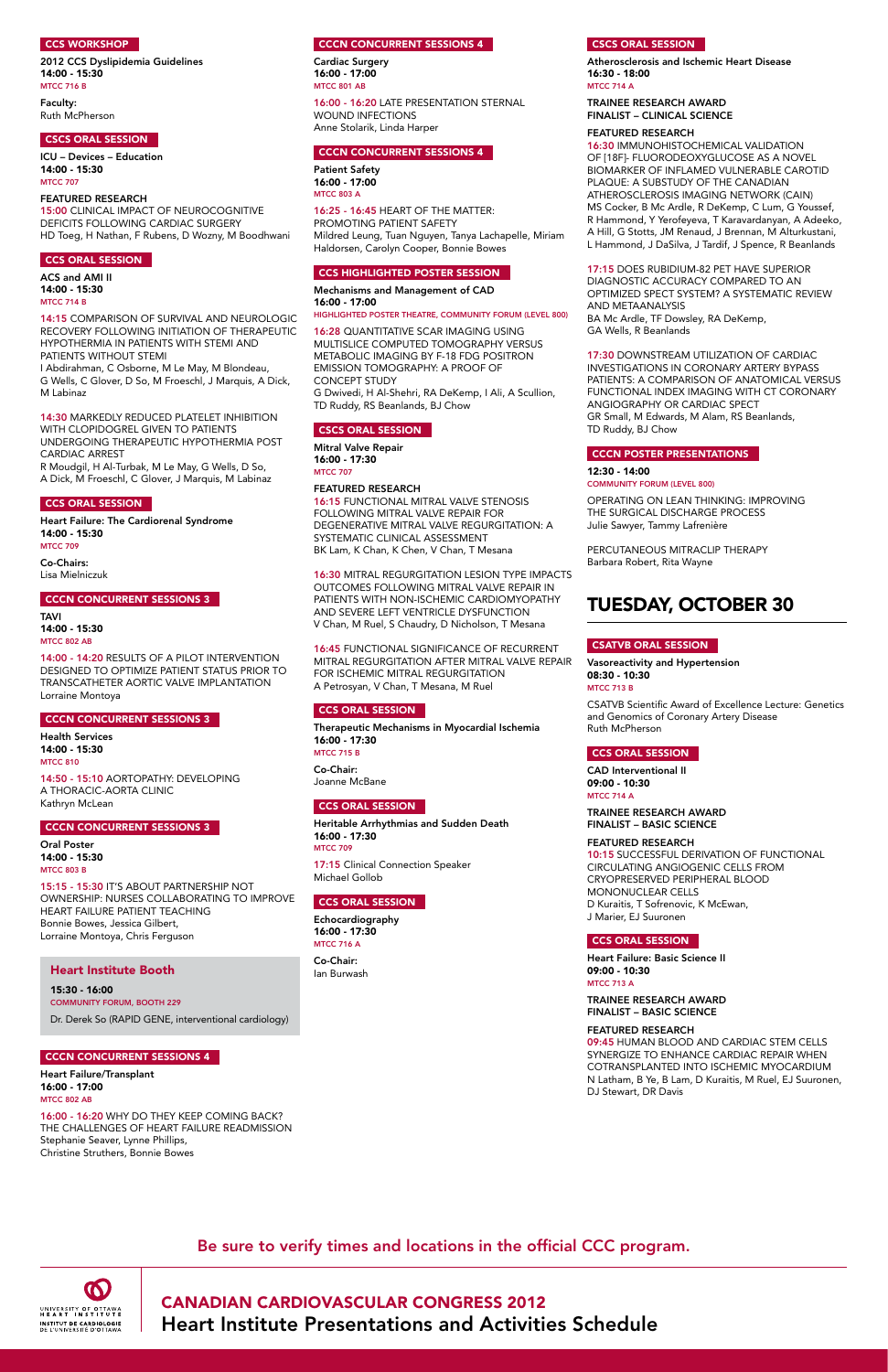

Imaging in Aortic Valve Disease 09:00 - 10:30 **MTCC 715 A** 

> CANADIAN CARDIOVASCULAR CONGRESS 2012 Heart Institute Presentations and Activities Schedule

## CCS ORAL SESSION

#### FEATURED RESEARCH

09:00 USEFULNESS OF PLASMA B-TYPE NATRIURETIC PEPTIDE IN PREDICTING OUTCOME IN MILD TO MODERATE AORTIC STENOSIS K Chan, JG Dumesnil, J Tam, K Teo

#### FEATURED RESEARCH

10:15 MEASURING AORTIC VALVE COAPTATION SURFACE AREA USING 3D TRANSESOPHAGEAL ECHOCARDIOGRAPHY: PROOF OF CONCEPT B Sohmer, C Hudson, J Atherstone, A Lambert, wM Labrosse, M Boodhwani

Heart Failure/Transplant 09:00 - 10:30 MTCC 803 B

#### CCCN CONCURRENT SESSIONS 5

Arrhythmia Management 09:00 - 10:30 MTCC 802 AB

09:05 - 09:25 SUPPORT GROUPS FOR IMPLANTABLE CARDIOVERTER-DEFIBRILLATOR RECIPIENTS: HUMANIZING THE LIVED EXPERIENCE Krystina Lewis ,Bonnie Quinlan

## 09:30 - 09:50 DRUG INFUSION STUDIES FOR DIAGNOSIS OF INHERITED ARRHYTHMIC SYNDROMES: NURSING PROTOCOL DEVELOPMENT AND CASE STUDY

Gail Inglis, Lucia Brooks, Michele Nelson, Karen Charron

#### CCCN CONCURRENT SESSIONS 5

09:55 - 10:15 MEDICATION RECONCILIATION IN REAL LIFE! THE IMPACT OF NURSING CARE AT TRANSITIONS POINTS TO DECREASE ADVERSE EVENTS IN HEART FAILURE PATIENTS Kathryn Eastwood, Christine Struthers, Cynthia Jennings

## CCCN CONCURRENT SESSIONS 5

Health Promotion 09:00 - 10:30 MTCC 810

09:55 - 10:15 THE ROLE OF REGISTERED NURSE CHAMPIONS IN THE IMPLEMENTATION OF AN IN-PATIENT DIABETES MANAGEMENT PROGRAM WITHIN A TERTIARY CARDIAC CARE INSTITUTION Amy Charlebois, Bonnie Quinlan, Kim Twyman

#### CCS POSTER SESSION

Ventricular Arrhythmias 09:30 - 16:30 Community Forum (Level 800)

STEROIDS AND THE TREATMENT OF CARDIAC SARCOIDOSIS: A SYSTEMIC REVIEW M Sadek, D Yung, D Birnie, P Nery

## CCS POSTER SESSION

Heart Failure Tuesday Posters II 09:30 - 16:30 Community Forum (Level 800)

RECOVERY OF LEFT VENTRICULAR SYSTOLIC FUNCTION IN NEW ONSET HEART FAILURE M Chiu, H Haddad, RA Davies, D Cassan, S Begin, S Coulas, LM Mielniczuk

CARDIAC RESYNCHRONIZATION THERAPY(CRT) IN HEART FAILURE PATIENTS ON MAXIMAL AND SUBMAXIMAL DOSES OF BETA-BLOCKERS H Haddad, R Abo-Shasha, L Mielniczuk, R Davies

#### CCS POSTER SESSION

Imaging Potpourri 09:30 - 16:30 Community Forum (Level 800) TAVI 11:00 - 12:00 MTCC 801 AB

PERFORMANCE OF CT CORONARY ANGIOGRAPHY IN THE ELDERLY: DOES A LIFE TIME OF EXPOSURE TO CARDIAC RISK FACTORS PRECLUDE DIAGNOSTIC SCANS? GR Small, Y Yam, T Ruddy, B Chow

INCREMENTAL VALUE OF LEFT VENTRICULAR FUNCTION ASSESSMENT ON GATED REST /STRESS DIPYRIDAMOLE TECHNETIUM 99M SPECT IMAGING IN THE ASSESSMENT OF MYOCARDIAL VIABILITY GR Small, T Dowsley, BJ Chow, TD Ruddy, RS Beanlands

#### CCS POSTER SESSION

Surgery Tuesday Posters III 09:30 - 16:30 Community Forum (Level 800)

AORTIC ROOT GEOMETRY IN BICUSPID AORTIC INSUFFICIENCY VERSUS STENOSIS: IMPLICATIONS FOR VALVE PRESERVATION AND REPAIR T Al-Atassi, M Hynes, B Sohmer, G El Khoury, M Boodhwani

INFLUENCE OF MITRAL ANNULAR CALCIFICATION ON OUTCOMES FOLLOWING REPAIR OF MITRAL REGURGITATION DUE TO MYXOMATOUS DISEASE V Chan, M Ruel, M Hynes, S Chaudry, T Mesana

COMPARISON OF THE EUROSCORE, SOCIETY OF THORACIC SURGERY SCORE AND CARDIAC ANESTHESIA RISK EVALUATION (CARE) SCORE FOR RISK-ADJUSTED MORTALITY ANALYSIS IN OCTOGENARIANS UNDERGOING AORTIC VALVE REPLACEMENT E Elmistekawy, D Tran, B Lam, TG Mesana

#### CCS Highlighted poster session

Quantitation, Prognostication and Novel Approaches with Imaging 10:30 - 11:30 Highlighted Poster Theatre, Community Forum (Level 800)

Co-Chairs: Alexander Dick

10:51 IS LEFT ATRIAL VOLUME INDEX ASSESSED BY CARDIAC COMPUTED TOMOGRAPHY DURING LEFT VENTRICULAR DIASTASIS AN INCREMENTAL PREDICTOR OF ADVERSE EVENTS? KE Boczar, M Alam, G Dwivedi, BJ Chow

10:58 REDUCED LEFT ATRIAL METABOLIC ACTIVITY IN PATIENTS WITH ATRIAL FIBRILLATION IS ASSOCIATED WITH WORSE LV FUNCTION E Rajda, M Cocker, R deKemp, B Chow, T Ruddy, RA Davies, R Hessian, L Garrard, J Brennan, M Aung, A Guo, J DaSilva, R Beanlands

11:19 [11C]METHYL-EXP3174 AS A POTENTIAL RADIOLIGAND FOR IMAGING AT1RECEPTOR WITH PET

B Ismail, J Fabre, T Hadizad, J Thackeray, S Thorn, R DeKemp, R Beanlands, J DaSilva

#### CCCN CONCURRENT SESSIONS 6

Nursing Education

#### CCCN CONCURRENT SESSIONS 6

#### 11:00 - 12:00 MTCC 810

11:00 - 11:20 CARDIO-ONCOLOGY: THE PREVENTION, MONITORING AND TREATMENT OF CARDIOVASCULAR COMPLICATIONS RELATED TO ANTI CANCER TREATMENT Julie McKechnie

#### 11:25- 11:45 GETTING TO THE HEART OF THE MATTER: IMPROVING ECG MONITORING PRACTICES IN CLINICAL SETTINGS Nancy Tee, Heather Sherrard, Sharon Ann Kearns,

Catherine Winkler, Marjorie Funk, Michele Nelson

11:00 - 11:20 DO ALL TAVI PATIENTS REQUIRE TELEHOME MONITORING FOLLOWUP AFTER DISCHARGE FROM HOSPITAL? Christine Struthers, Kathryn Eastwood, Lorraine Montoya ,Marino Labinaz, Marc Ruel

#### CCCN CONCURRENT SESSIONS 6

Clinical Challanges 11:00 - 12:00 MTCC 803 B

11:25 - 11:45 CARDIAC SARCOIDOSIS: PIECING TOGETHER THIS PUZZLING DISEASE Kathryn Caldwell, Jill Lemenchick, Lisa Martin

#### CCS ORAL SESSION

ACS and AMI III 11:00 - 12:30 MTCC 709

12:15 DOOR-TO-BALLOON TIME AS A FUNCTION OF MODE OF REFERRAL: RESULTS FROM THE ONTARIO PROVINCIAL CARDIAC CARE NETWORK DATABASE M Le May, W Cantor, M Natarajan, M Brezinov, D Purdham, K Kingsbury, G Wells

#### CCS ORAL SESSION

Arrhythmia and Valve 11:00 - 12:30 MTCC 713 A

12:15 DOUBLE VALVE REPLACEMENT: BIOLOGICAL VERSUS MECHANICAL PROTHESES E Elmistekawy, V Chan, B Lam, TG Mesana, M Ruel

#### CSATVB ORAL SESSION

Atherosclerosis, Vascular and Valvular Disease 11:00 - 12:30 MTCC 713 B

12:15 ASSESSMENT OF AORTIC PLAQUE INFLAMMATION AND ITS RELATIONSHIP WITH AORTIC DILATATION BY FDG PET/CT HYBRID IMAGING JS Gill, M Cocker, G Dwivedi, D Dowlatshahi, M Bussiere, F Momoli, G Wells, J DaSilva, R Glikstein, R DeKemp, R Beanlands, G Stotts, M Hogan, M Sharma, T Ruddy

## CIHR/ICRH DISTINGUISHED LECTURE IN CARDIOVASCULAR SCIENCES

11:00 - 12:30 MTCC 718 B

Fast Tracking Cardiovascular Advances: Matrix of Innovation and Customization for Global Impact Peter Liu

Announcement of the Trainee Research Award Winners David Birnie

## CANADIAN HEART FAILURE SOCIETY SPOTLIGHT

The Current and Future Antithrombotic Strategies for Patients with Heart Failure 11:00 - 12:30

MTCC 716 A

Faculty: Haissam Haddad

#### CCCN CLOSING PLENARY

Perspectives on Maintaining Balance: Technology, Ethical Issues and the Financial Constraints of Cardiovascular Health Care 12:00 - 13:00 MTCC 801 AB

Panel Presentation: Perspectives on maintaining balance: Technology, ethical issues and the financial constraints of cardiovascular health care

Panelist: Heather Sherrard

#### Heart Institute Booth

10:30 - 11:00 Community forum, booth 229 Patrick Burgon (Research and training)

## Heart Institute Booth

12:30 - 14:00 Community forum, booth 229

Mary Dalipaj and Imaging Techs (Cardiac imaging)